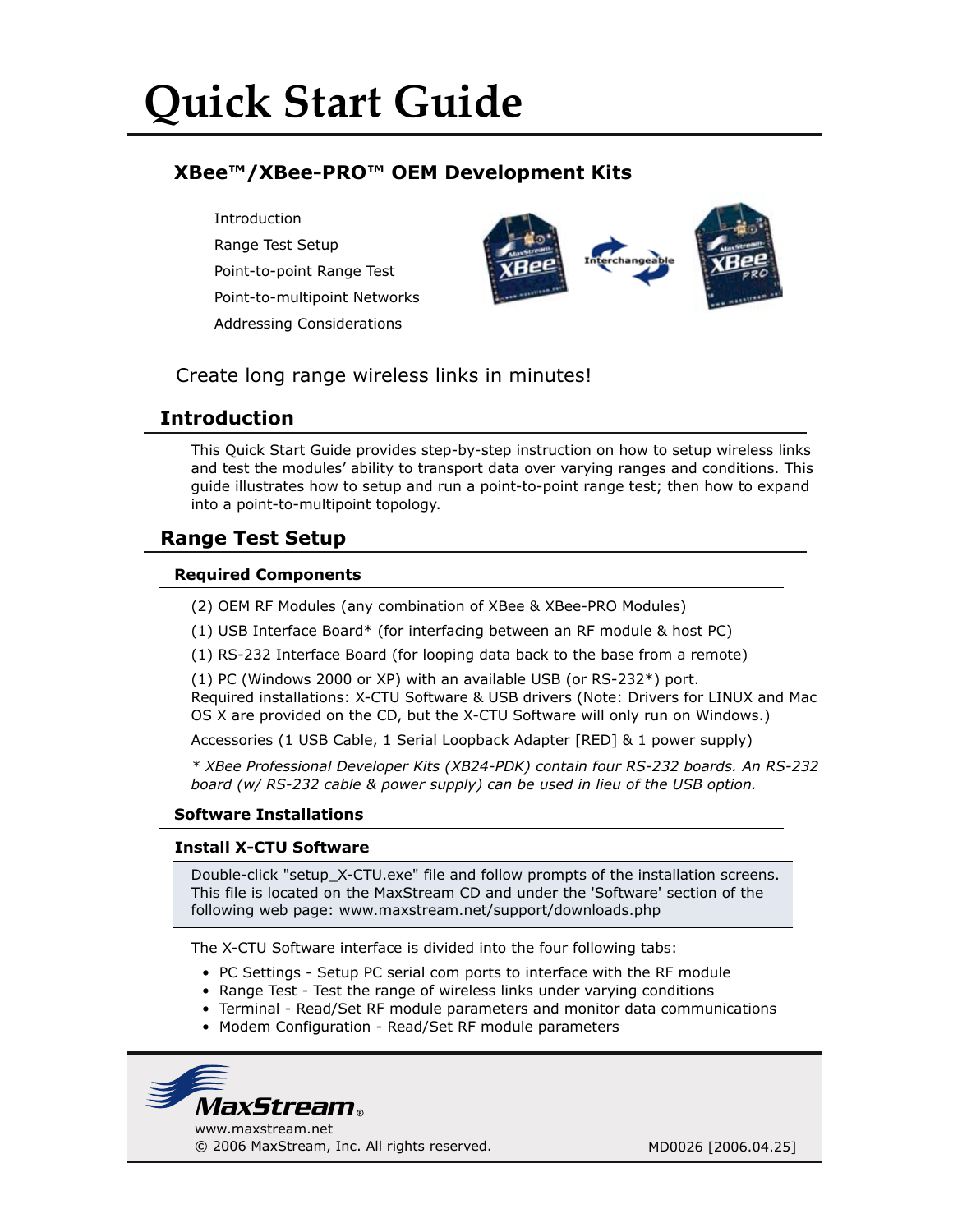#### **Install USB Drivers** (Hardware USB Bus & Virtual Com Port drivers)

The following steps were recorded while using the Windows XP operating system.

- 1. Verify the MaxStream CD is inserted into the CD drive.
- 2. Connect the USB development board to a PC using USB cable.
	- After the module assembly is detected by the PC, a "Found New Hardware Wizard" dialog box should appear.
- 3. Select the 'No, not this time' option; then select the 'Next' button.
- 4. Select 'Install from a specific list or location (Advanced)' option; then select the 'Next' button.
- 5. a. Select the 'Search for the best driver in these locations' option. b. Check 'Search removable media (CD-ROM...)' box; then select 'Next'.

The "Windows Logo Testing" alert box appears.

- 6. Select the 'Continue Anyway' button.
- 7. Select the 'Finish' button.
- 8. Repeat steps 2 through 6 to install the next driver.
- 9. Reboot the PC if prompted to do so.

#### **Hardware Setup**

#### **Setup Point-to-point Wireless Data Link**

- 1. Mount XBee/XBee-PRO Modules to the USB & RS-232 development boards. The module mounted to the USB board will be referred to as the "BASE". The module mounted to the RS-232 board will be referred to as the "REMOTE".
- 2. [Only if using modules that have the U.FL antenna connector] Connect the RF Cable Assembly to the U.FL antenna connector and RPSMA half-wave dipole antenna.
- 3. After installing the X-CTU Software and USB drivers, connect the BASE module assembly to the PC using a standard USB cable [Figure 1].
- 4. Attach the Serial Loopback Adapter [red] to the female DB-9 connector of the REMOTE module assembly.

 The Serial Loopback Adapter configures the REMOTE to function as a repeater by looping data back into the module for retransmission [Figure 1].

5. Power the REMOTE through the RS-232 development board's power connector using the power adapter included in the development kit.

The BASE is powered through its USB connection.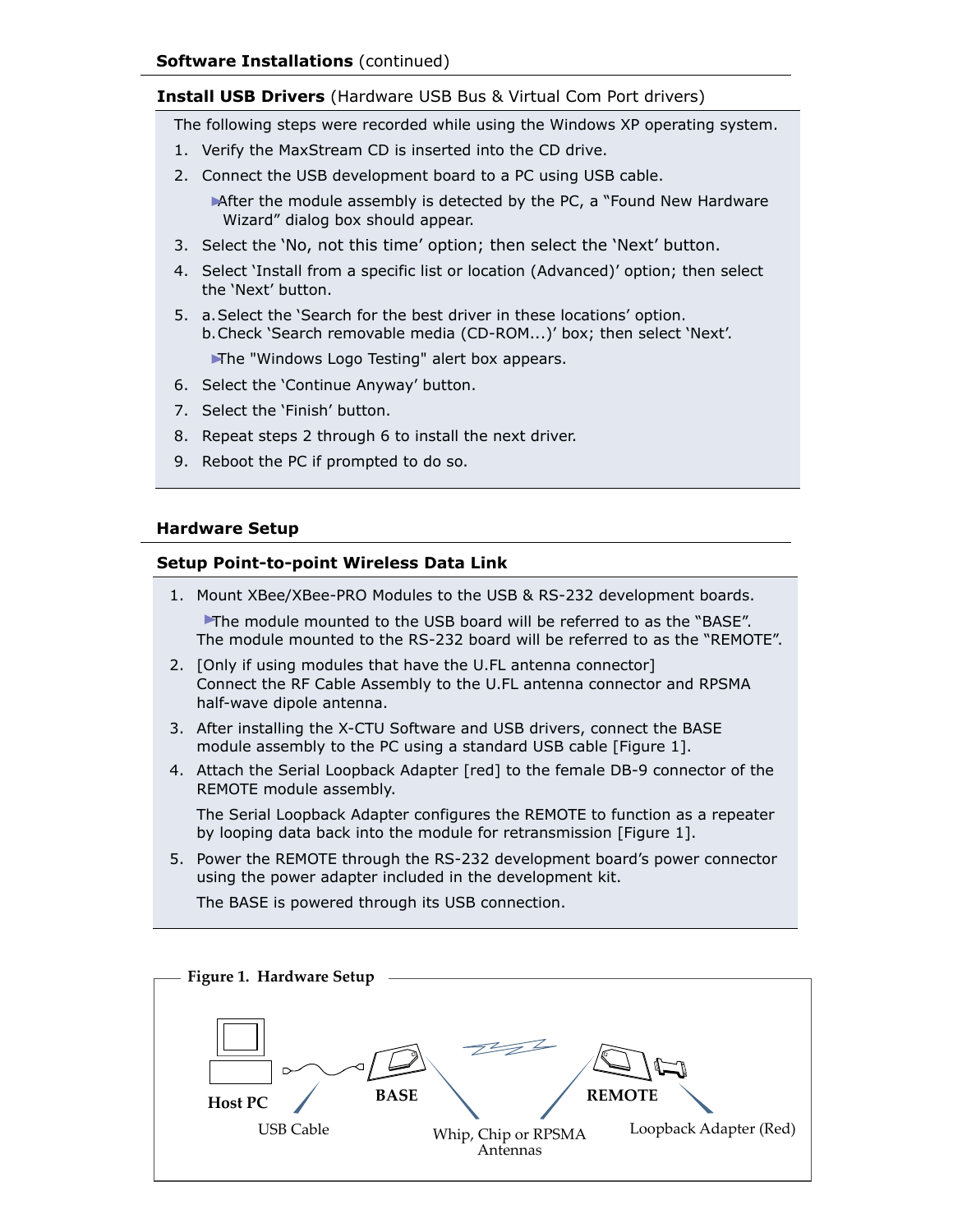## **Point-to-point Range Test**

Use the "PC Settings" and "Range Test" tabs of the X-CTU Software to:

- Setup a PC Serial Com Port for communications with the BASE module assembly
- Determine the range capabilities of the XBee/XBee-PRO Modules

The out-of-box default configuration of the module is optimal for running this range test.

#### **Run Range Test**

- 1. Launch the X-CTU Software: *(Start --> Programs --> MaxStream --> X-CTU)*
- Under the "PC Settings" tab [Figure 2], select the PC serial com port **2** from the list that will be used to connect to the BASE module assembly. Before proceeding, verify the baud and data settings of the com port match those of the RF module.
- 3. Select the "Range Test" tab. [Figure 3]
- (Optional) Check the "RSSI" checkbox to enable its display. **4**
- (5) Click the 'Start' button to begin the range test.
- 6. Move the REMOTE (with red Serial Loopback Adapter) away from the BASE to find the maximum range of the wireless link.